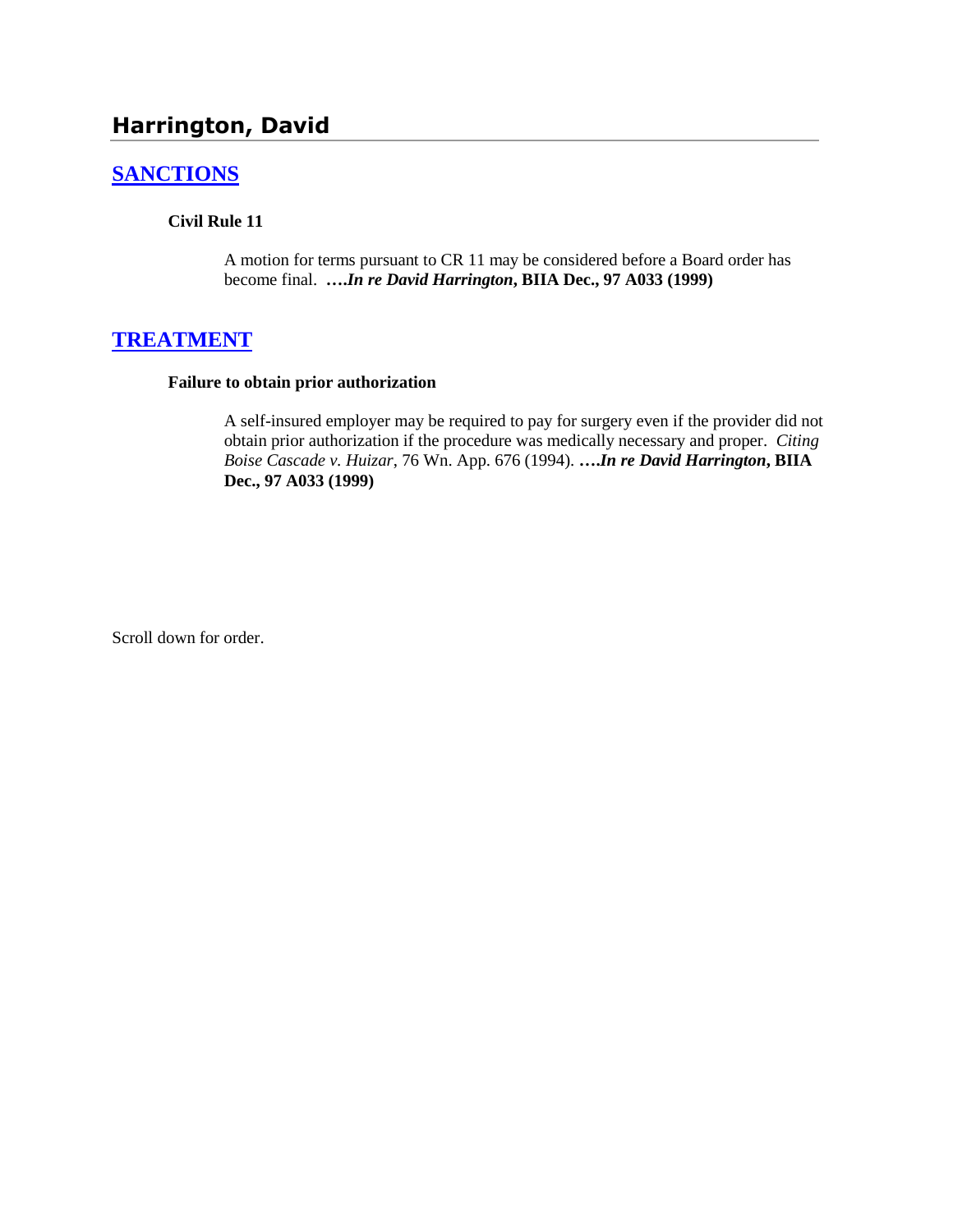# **BEFORE THE BOARD OF INDUSTRIAL INSURANCE APPEALS STATE OF WASHINGTON**

**)**

 **IN RE: DAVID J. HARRINGTON ) DOCKET NO. 97 A033**

 

**CLAIM NO. T-969826 ) DECISION AND ORDER** 

 APPEARANCES: Claimant, David J. Harrington, by Leggett & Kram, per James F. Leggett Self-Insured Employer, Ivy Hi-Lift, by Reinisch, MacKenzie, Healy, Wilson & Clark, P.C., per James L. Gress Department of Labor and Industries, by The Office of the Attorney General, per James S. Kallmer, Assistant The self-insured employer, Ivy Hi-Lift, filed an appeal with the Board of Industrial Insurance Appeals on December 10, 1997, from an order of the Department of Labor and Industries dated October 17, 1997. The order affirmed a prior order allowing the claim and directing the self-insured employer to accept responsibility for an October 7, 1996 Magnetic Resonance Imaging (MRI) and October 22, 1996 surgery and related services. **AFFIRMED. PROCEDURAL AND EVIDENTIARY MATTERS** Pursuant to RCW 51.52.104 and RCW 51.52.106, this matter is before the Board for review and decision on timely Petitions for Review filed by the claimant and the self-insured employer to a

 Proposed Decision and Order issued on May 12, 1999, in which the order of the Department dated

 October 17, 1997, was affirmed.

 The Board has reviewed the evidentiary rulings in the record of proceedings and finds that no prejudicial error was committed and the rulings are affirmed.

 The claimant seeks sanctions against the self-insured employer, alleging that the appeal was frivolous and pursued solely for purposes of delay. On review, we find that the underlying Department order was correct, but that the status of the law was not so obvious that the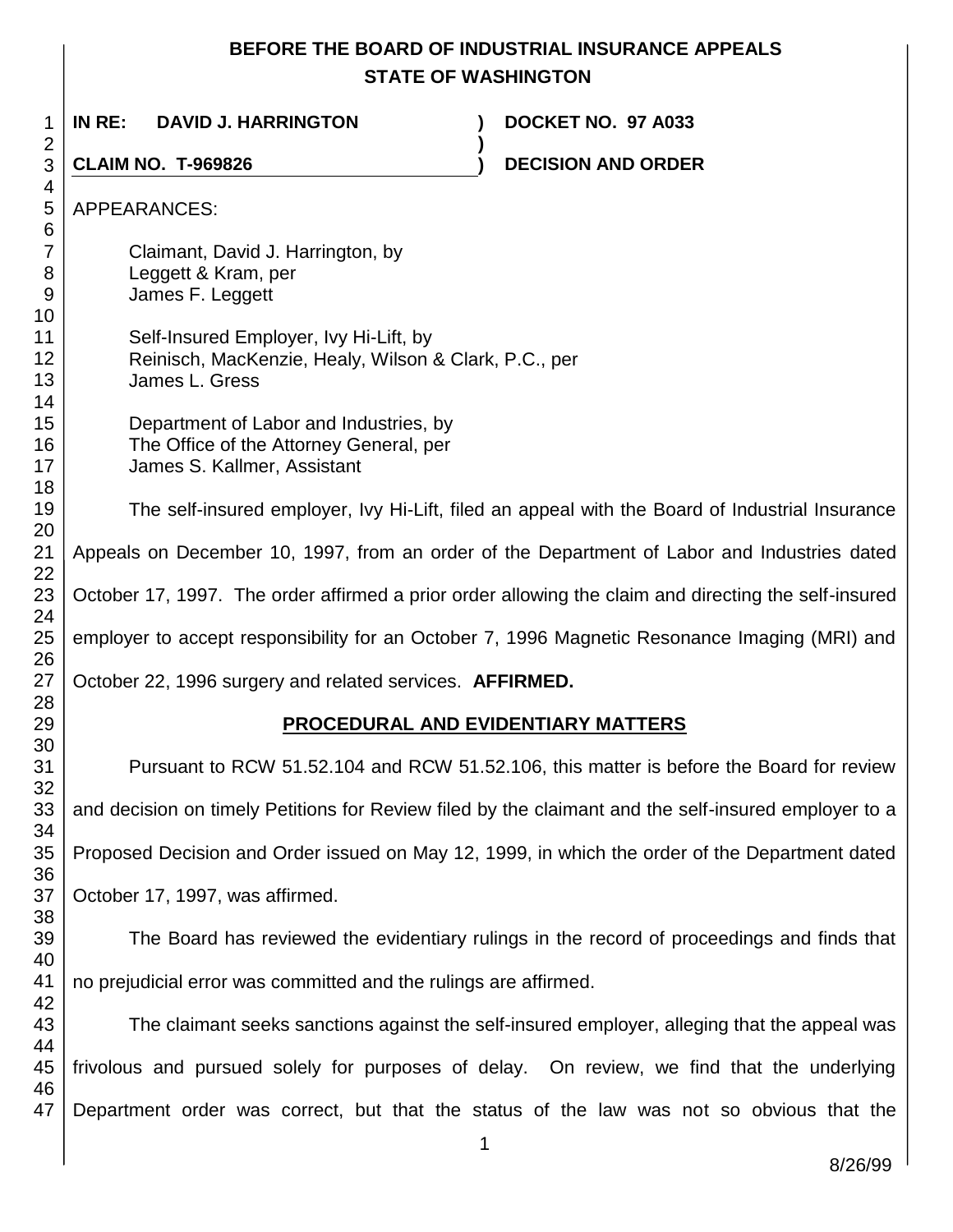self-insured employer's appeal was totally without merit. The claimant's request for sanctions was filed in the form of a motion, but the Executive Secretary of the Board elected to treat it as a Petition for Review of the Proposed Decision and Order. We elected not to schedule oral argument.

In support of his motion for sanctions, the claimant cites WAC 263-12-125, CR 54(d), RCW 4.84.185 and CR 11. WAC 263-12-125 directs that unless otherwise indicated all court rules apply to Board proceedings. CR 54(d) provides for allowance of costs upon entry of a judgment and references RCW 4.84. RCW 4.84.185 provides for payment of expenses for opposing a frivolous lawsuit. The Board has already determined that sanctions are not available to parties under RCW 4.84.185 until after the period for appealing a Decision and Order to Superior Court has expired. *In re Don Eerkes*, BIIA Dec., 90 2532 (1992). By filing the motion within the appeal period, thus causing it to be treated as a Petition for Review, the claimant has delayed the finality of the Board order. Therefore, the motion for RCW 4.84.185 sanctions is premature and the Board lacks jurisdiction to rule on it.

Motions for CR 11 sanctions may be put forward at any point in the proceeding where the violation becomes obvious. CR 11 sanctions apply: where an action is not well grounded in fact, an action is not warranted by existing law, and the attorney filing the pleadings has not made reasonable inquiry into the law and facts, or where the action is filed or defended solely for the purpose of imposing delays. We find none of those conditions exist in this case.

The self-insured employer's position on appeal was that the principles set out in *Boise Cascade v. Huizar,* 76 Wn. App. 676 (1994) did not apply to Mr. Harrington. As discussed below, we disagree. However, testing the limits of the existing law is not unconscionable. The extent of the reach of the *Huizar* decision was not so rigidly established that the self-insured employer's appeal was sanctionable under CR 11.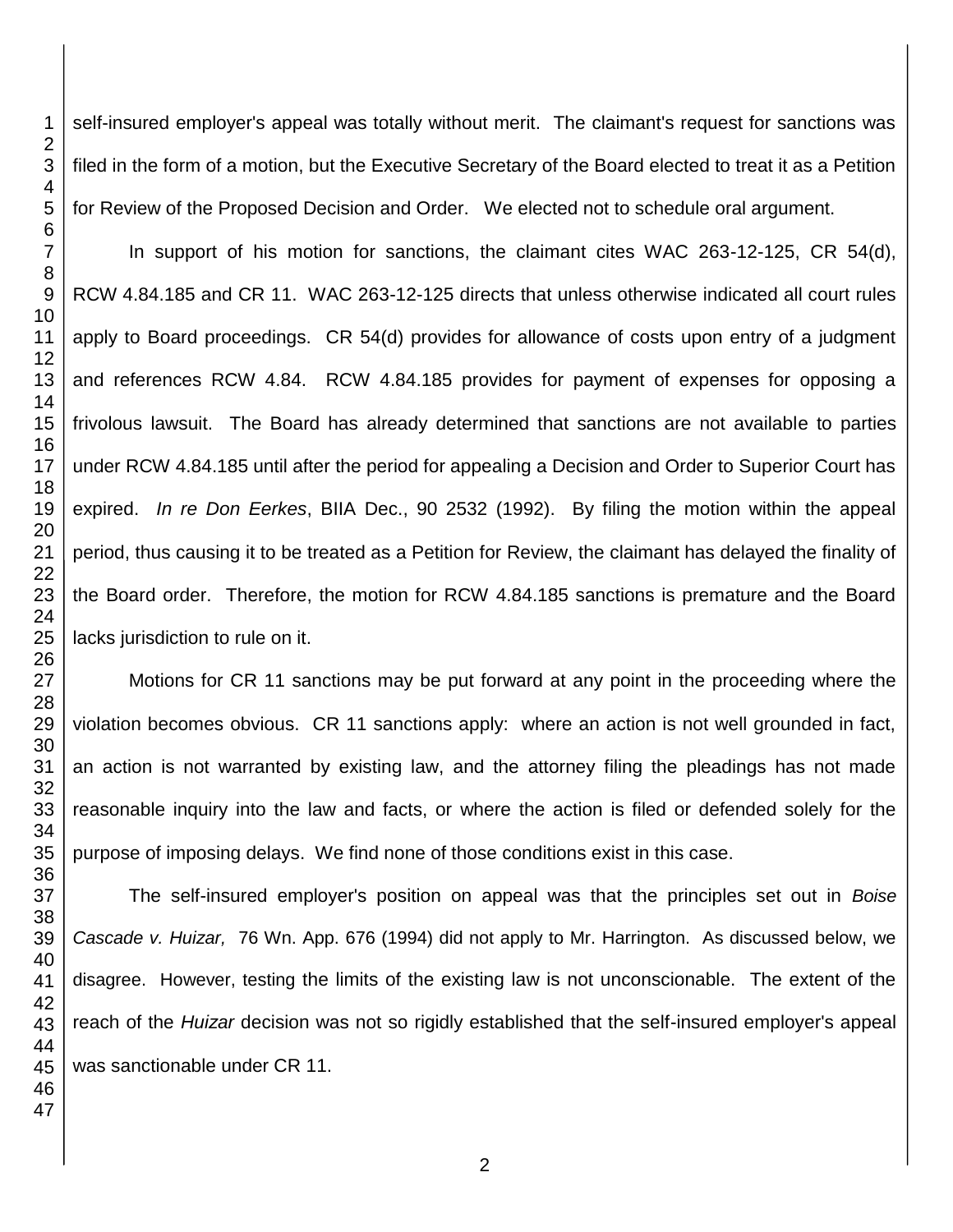With respect to whether the self-insured employer filed the appeal solely for delay, the Department took nine months to issue an allowance order in Mr. Harrington's claim. It was reasonable for the self-insured employer to await that decision before paying the medical bills that are the subject of this appeal. Having determined that the Department's decision was adverse, the self-insured employer had a statutory right to appeal the decision. The self-insured employer's appeal took 16 months from filing to issuance of a Proposed Decision and Order, but there is no indication that the self-insured employer caused any part of that delay. There is some correspondence between Mr. Leggett (claimant's attorney) and Mr. Gress (self-insured employer's attorney) during that time regarding claim closure in which each attorney displays considerably more temper than tact. Apparently the claimant felt that the Department was reluctant to close the claim while an appeal was pending. The claimant asks that the self-insured employer be penalized for pursuing the appeal and "holding up" claim closure. Other than Mr. Leggett's opinion expressed in his letters to Mr. Gress, there is no evidence of the Department's position on the matter.<sup>1</sup>

Finally, we note that it is not at all clear the claimant has any standing to pursue sanctions. The parties directly affected by the self-insured employer's appeal were the unpaid medical providers. They did not participate in the appeal. Neither did they submit any authorization for the claimant and his attorney to act in their behalf. If the medical aid rules applied, the providers could not bill Mr. Harrington for their error. Although he may have found that scenario repugnant, Mr. Harrington's rights were not affected by the self-insured employer's appeal. He was under no obligation to defend. The Department had the duty to defend its order that the self-insured employer pay the providers. The Department duly appeared and fulfilled that responsibility through the Office of the Attorney General. Mr. Harrington was a statutory party to the appeal, but his active

l The self-insured employer expresses concern that in revealing the contents of this correspondence, Mr. Legget has violated the sanction against revealing the contents of settlement negotiations. That was not the purpose of submission and, in fact, the settlement negotiations appear to deal with claim closure with a permanent disability award. As that is beyond the scope of the current appeal, no untoward disclosure has occurred.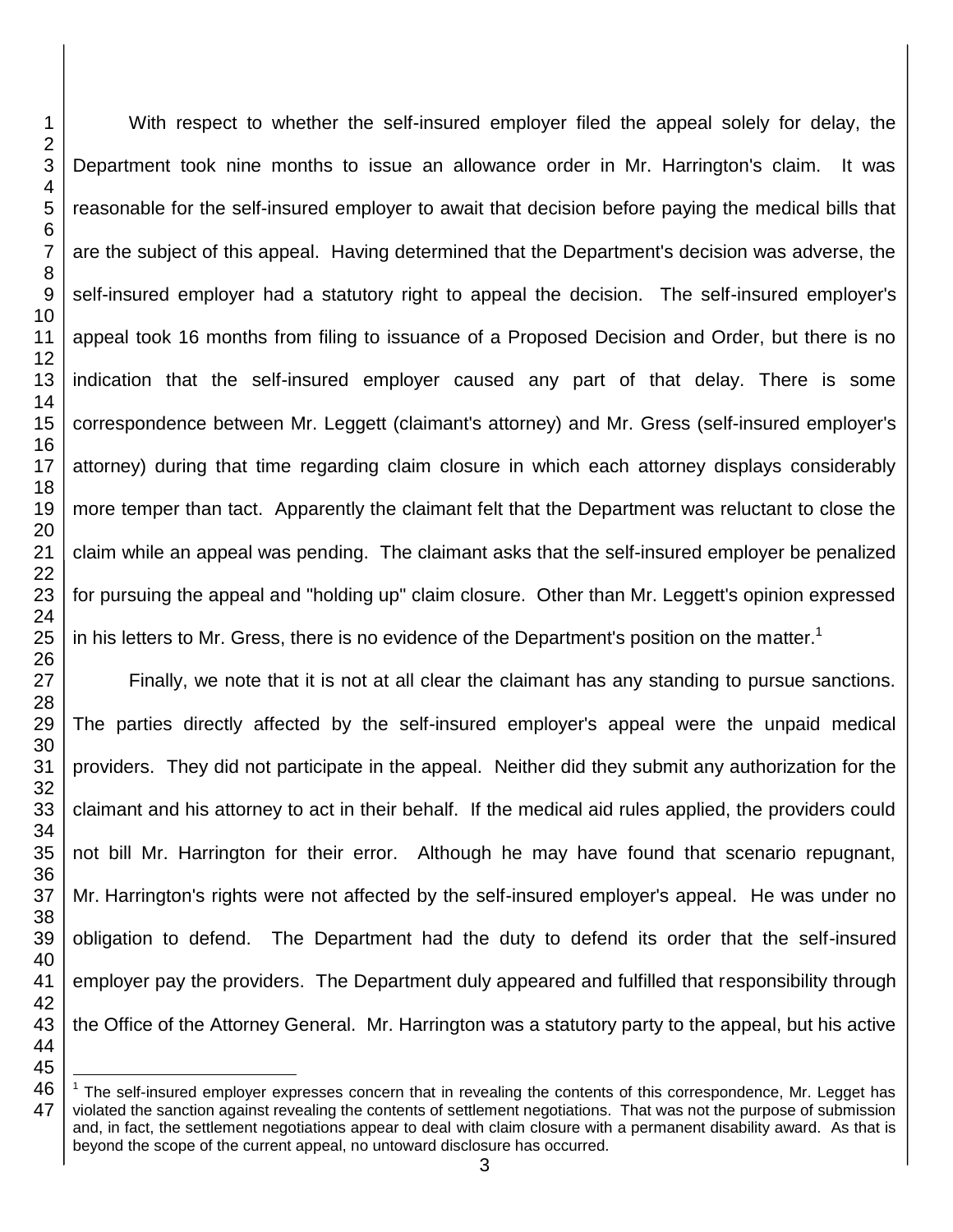participation was gratuitous. He voluntarily incurred the attorneys' fees for which he now complains. Parties are expected to attempt to mitigate their costs in CR 11 situations, i.e., by not incurring needless attorney fees in excess of those required to bring the frivolous nature of the proceeding to the attention of the court. *MacDonald vs. Korum Ford*, 80 Wn. App. 877 (1996). Mr. Harrington had no obligation to incur *any* attorney fees in this appeal at all. The Department, which had the obligation to defend the appeal, has neither filed its own motion for CR 11 sanctions nor joined in Mr. Harrington's motion.

The claimant's motion for CR 11 sanctions against the self-insured employer is denied.

#### **DECISION**

The self-insured employer seeks review on the merits of this appeal from a Department order directing it to pay for medical procedures performed without permission and without a second opinion as required under the medical aid rules. The appeal was tried on stipulated facts and exhibits submitted by the parties in a stipulation dated February 23, 1999. Reference to exhibits is by document title and/or date.

The Proposed Decision and Order contains a complete summary of the facts. The following chronology will serve to illustrate our discussion. On October 2, 1996, David Harrington injured his right knee in the course of his employment with Ivy Hi-Lift. On October 3, 1996, Dr. Hendrickson examined Mr. Harrington's right knee and reviewed x-rays. Dr. Hendrickson concluded that an MRI should be obtained early to decide the course of treatment. On October 4, 1996, Valley Medical Center MRI (Valley MRI) contacted Ivy Hi-Lift's service provider, AIG Claim Services (AIG), seeking authorization to perform an MRI requested by Dr. Hendrickson. AIG withheld authorization because it did not have the file. AIG did not request further medical information from Valley MRI or Dr. Hendrickson. Valley MRI performed the MRI on October 4, 1996, without prior authorization of AIG or the self-insured employer. The MRI scan revealed grade 4 arthritis of the knee. AIG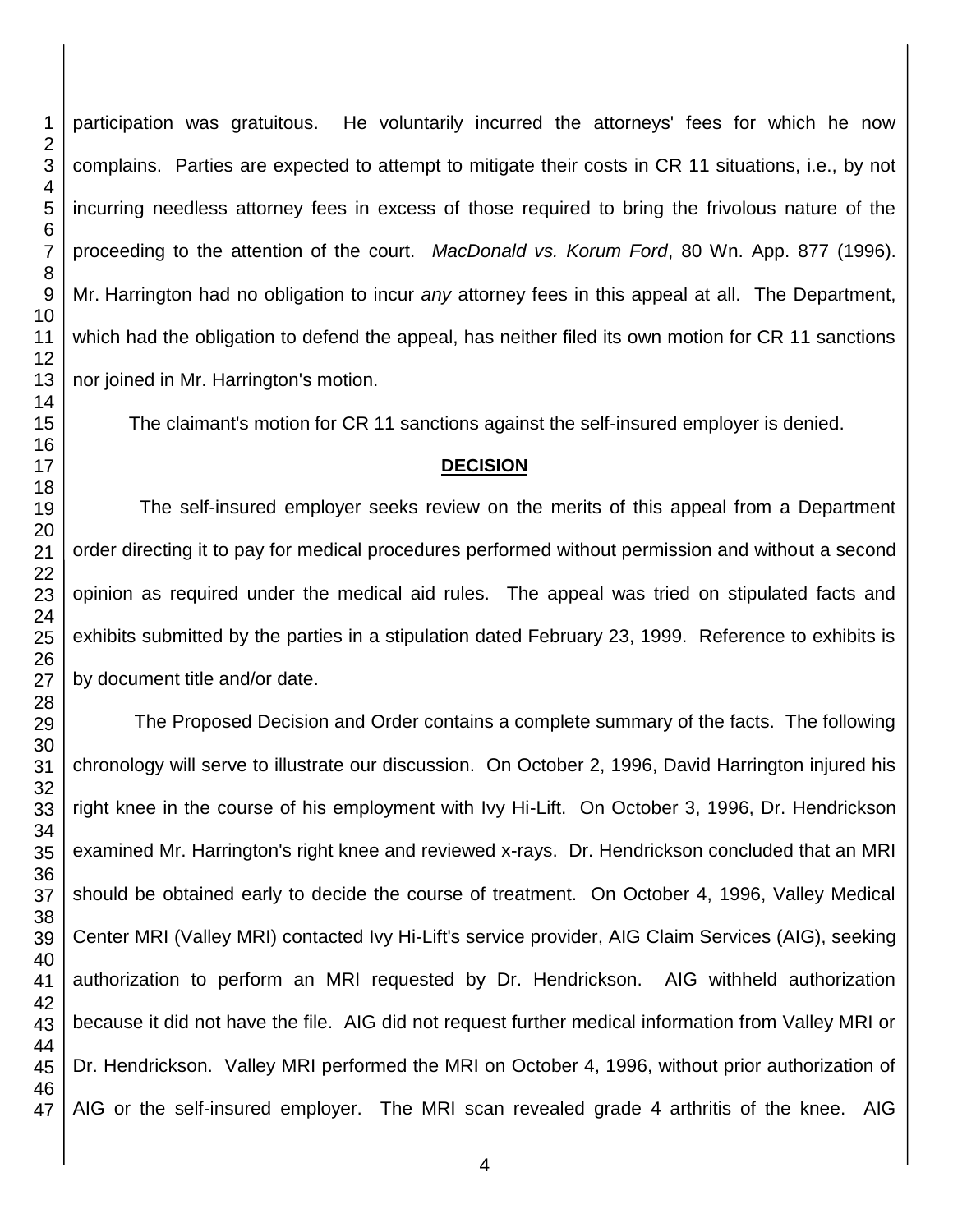received Mr. Harrington's file from the employer on October 8, 1996, and learned that Ivy Hi-Lift was contemplating a challenge to the claim. There was no medical information in the claim file. On October 14, 1996, Dr. Hendrickson re-checked Mr. Harrington's right knee, found he could no longer work, and recommended surgery. On October 15, 1996, Dr. Hendrickson's office sent a surgical request to AIG, by facsimile, indicating that surgery was scheduled for October 22, 1996, pending authorization by AIG. The doctor's office was informed by AIG that Mr. Harrington's file did not include any medical chart notes. The office then provided October 3, 1996, October 7, 1996, and October 14, 1996 chart notes to AIG by facsimile on October 15, 1996. On October 21, 1996, Dr. Hendrickson's office again sought surgery authorization from AIG. AIG denied authorization because it had not finished evaluating the claim. Dr. Hendrickson performed arthroscopic surgery of the right knee on October 22, 1996, without authorization from AIG or the self-insured employer. Dr. Hendrickson did not obtain a second opinion regarding the need for surgery.

The self-insured employer does not contest the Department's determination that the unpaid tests and surgery were medically necessary for the effects of the industrial injury. The question is one of timing. The attending physician provided treatment in record time, only 21 days from date of injury to date of arthroscopic surgery. However, when the application for benefits was filed, the self-insured employer requested an investigation into the claim. It denied immediate permission for an MRI and for surgery based on the need for further investigation. The investigation could not be completed as quickly as the claimant needed to be treated in order to return to work. Indeed, it took the Department months from the date of injury to direct allowance of the claim. By then, Mr. Harrington had already recovered from surgery and been back to work for 7 months.

*Boise Cascade v. Huizar,* 76 Wn. App. 676 (1994), the Court of Appeals case cited in the Proposed Decision and Order contains court-created exceptions to the medical aid rules that require prior authorization for certain medical procedures. The appeal actually consolidated two cases, that of Mr. Huizar and that of Mr. Wentz. Mr. Huizar's reopening application was initially denied, so permission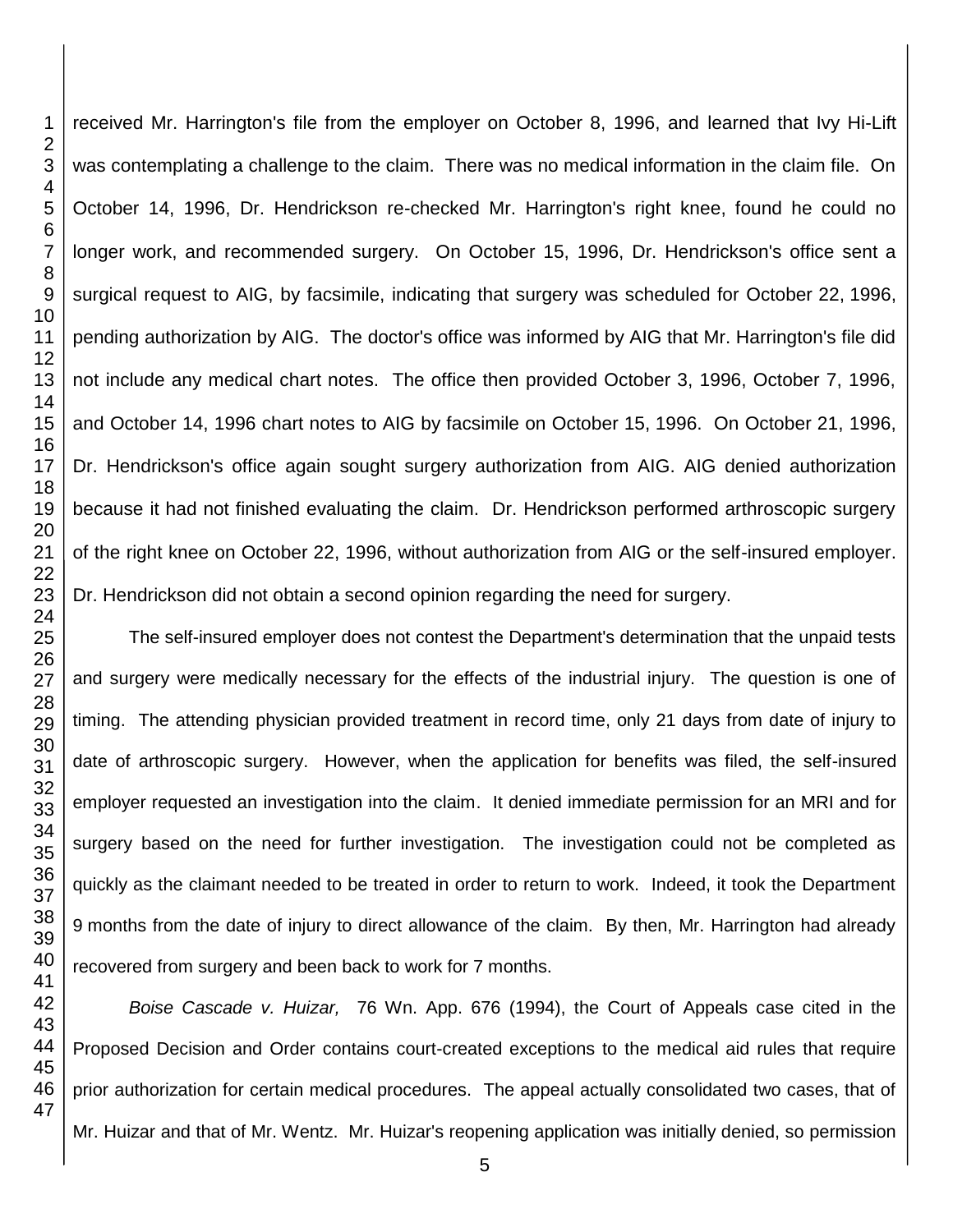could not reasonably be expected pending resolution of the application to reopen. In the case of Mr. Wentz, the claim was open, but there was an active dispute as to the necessity for treatment. The claimant elected to have the contested treatment without submitting to a second opinion. The Department decided there was no causal relationship between the injury and the condition for which treatment was provided. The claimant ultimately won allowance of the condition on review before the Board of Industrial Insurance Appeals. Again, the self-insured employer was directed to pay the medical providers because there had been no practical way to get approval of medically necessary treatment in a reasonable time pending administrative resolution of the causation dispute.

In the present case, Mr. Harrington's claim had not yet even been allowed when the request for tests and surgery were submitted. The self-insured employer requested an investigation before the allowance determination was made. Unlike the claims in *Huizar*, there was no written determinative order from which an appeal could be taken. The claimant had no recourse to the appeal process absent such a written determination.

The *Huizar* decision discusses the conflicting interests between the medical aid rules requiring prior authorization and the public policy behind liberally construing the Industrial Insurance Act "for the purpose of reducing to a minimum the suffering and economic loss arising from injuries and/or death occurring in the course of employment." Admittedly, Mr. Harrington's injury was not life threatening. The fact stipulation, however, establishes that absent the surgery he could not work. The speedy surgical response resulted in minimal time lost from the job. Had Mr. Harrington awaited the conclusion of the Department's deliberative process to have his surgery, he would have been out of work for 9 months before the surgery, plus the additional recovery period. Furthermore, the initial delay in authorizing testing and treatment does not appear to have been based on medical concerns. As the hearing judge notes at page two of the Proposed Decision and Order, the claim services representative did not even request that the medical records be faxed before denying the MRI request. Clearly, the self-insured employer was questioning the claim for other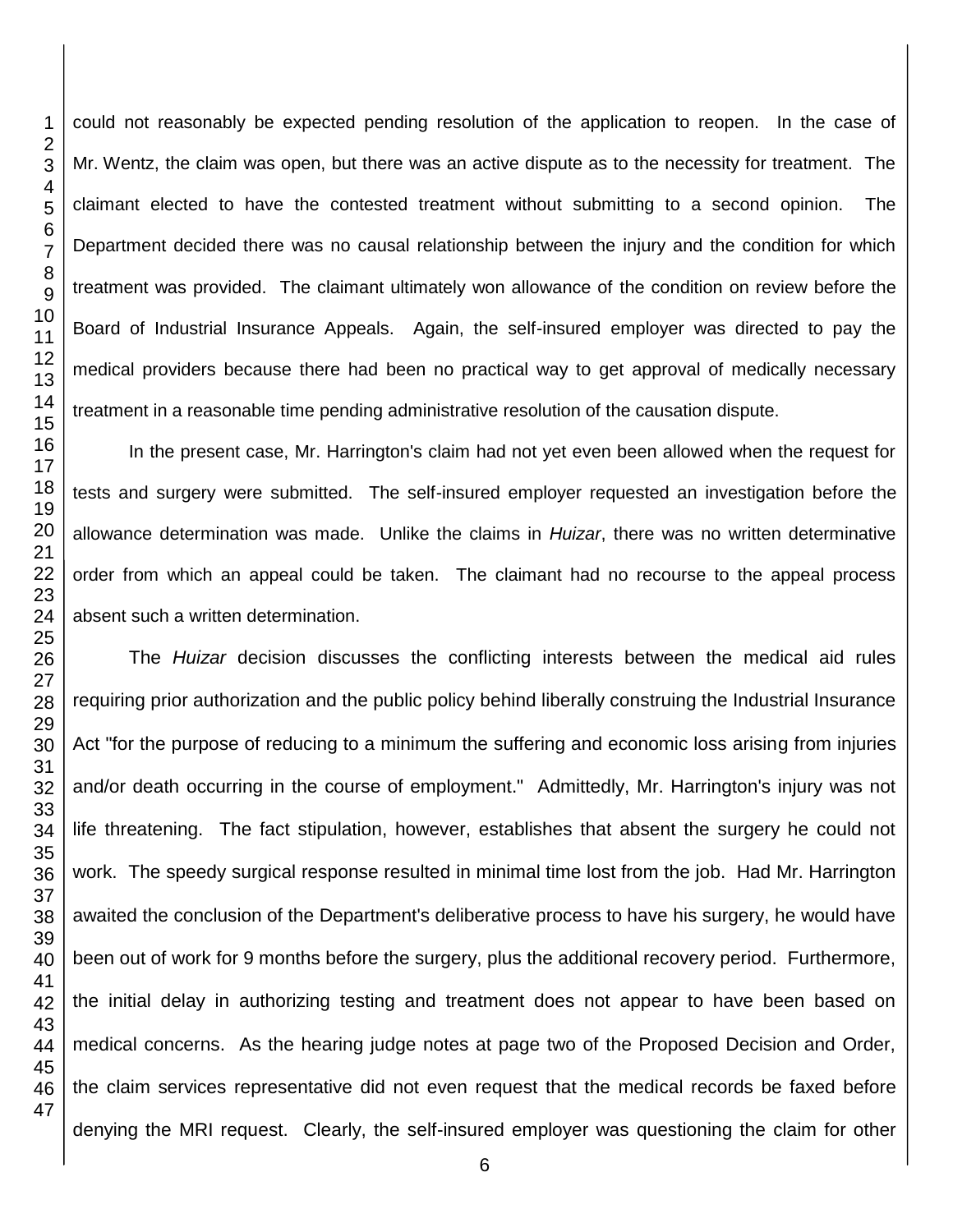than medical reasons. (See AIG claims notes October 15, 1996.) Even with medical records from Dr. Hendrickson, the claims services company continued to request that the claim be investigated.

The MRI scan revealed significant arthritis, a condition that requires a second opinion before surgery per WAC 296-20-245. However, obtaining a second opinion in light of the self-insured employer's refusal to concede the allowance of the claim or to authorize any treatment pending the completion of the investigation would essentially be requiring the claimant engaged in a futile act that delayed his treatment and exposed him to personal expense for the cost of the second opinion.

The law concerning exceptions to prior approval is such that each case must be evaluated on its own merits. In this case, speedy medical intervention returned Mr. Harrington to work, limiting the self-insured employer's obligation for time loss compensation costs and reducing the claimant's physical and economic suffering to about one sixth of the time that would have been required if the parties waited out the Department's investigation process. The self-insured employer's frustration that the medical aid rules have no weight if the *Huizar* decision controls in this circumstance is understandable. However, the court in *Huizar* made it clear that the policy considerations behind the Act outweigh the mechanical language of the medical aid rules. The Department correctly required the self-insured employer to pay for the MRI scan and the surgery performed by Dr. Hendrickson.

# **FINDINGS OF FACT**

1. The claimant, David J. Harrington, filed an application for industrial insurance benefits on November 12, 1996, alleging an injury to his right knee on October 2, 1996, while in the course of employment with Ivy Hi-Lift. On November 18, 1996, the Department of Labor and Industries issued an order allowing the claim on an interlocutory basis because the self-insured employer had shown a need for further investigation. On July 16, 1997, the Department issued a determinative order allowing the claim and directing the self-insured employer to pay all medical and time loss compensation as may be indicated in accordance with Industrial Insurance Laws and to accept responsibility for the October 7, 1996 Magnetic Resonance Imaging (MRI), October 22, 1996 surgery, and related services. On August 11, 1997,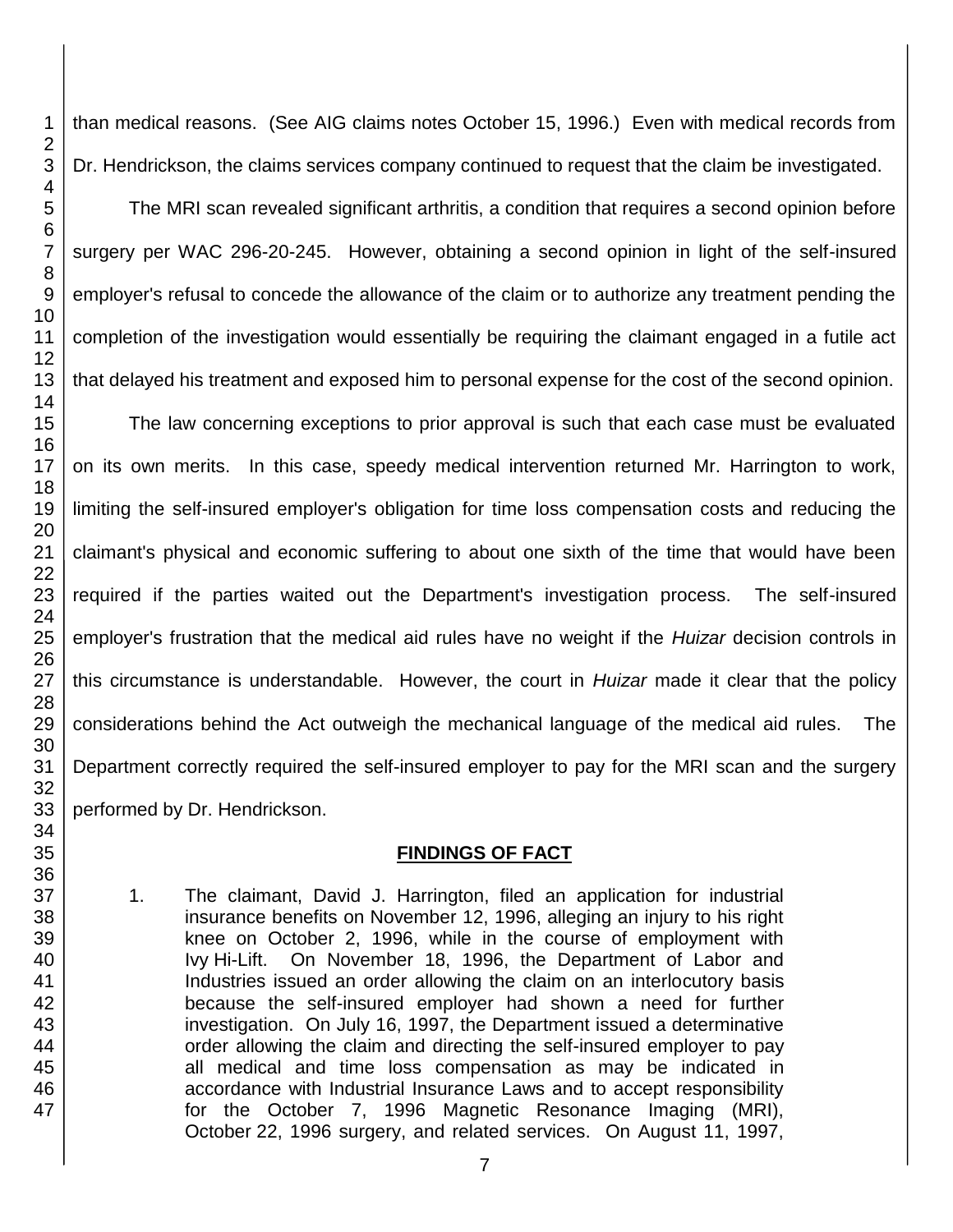the self-insured employer filed with the Department, a Protest and Request for Reconsideration of the July 16, 1997 Department order. The Department affirmed the July 16, 1997 decision by its order of October 17, 1997.

On December 10, 1997, the self-insured employer filed, with the Board of Industrial Insurance Appeals, a Notice of Appeal to the October 17, 1997 Department order. On January 8, 1998, the Board issued an order granting the appeal, assigning it Docket No. 97 A033, and directing that proceedings be held.

- 2. On October 2, 1996, David Harrington sustained an injury to his right knee in the course of his employment with Ivy Hi-Lift, which caused him to seek medical treatment, including an MRI, arthroscopic surgery, and physical therapy.
- 3. On October 3, 1996, Mr. Harrington was examined by Cynthia Schneble, M.D., who referred him to John Hendrickson, M.D. Dr. Hendrickson examined Mr. Harrington's right knee on October 3, 1996, and reviewed x-rays. Dr. Hendrickson concluded that an MRI should be obtained early to decide the course of treatment.
- 4. On October 4, 1996, Valley Medical Center MRI (Valley MRI) contacted Ivy Hi-Lift's service provider, AIG Claim Services (AIG) seeking authorization to perform an MRI requested by Dr. Hendrickson. AIG withheld authorization because it did not have the file. AIG did not request further medical information from Valley MRI or Dr. Hendrickson. Valley MRI performed the MRI on October 4, 1996, without prior authorization of AIG or the self-insured employer.
- 5. AIG received Mr. Harrington's file from the employer on October 8, 1996, and learned that Ivy Hi-Lift was contemplating a challenge to the claim. There was no medical information in the claim file.
- 6. On October 14, 1996, Dr. Hendrickson re-checked Mr. Harrington's right knee, found he could no longer work, and recommended surgery.
- 7. On October 15, 1996, Dr. Hendrickson's office sent a surgical request to AIG, by facsimile, indicating that surgery was scheduled for October 22, 1996, pending authorization by AIG. The doctor's office was informed by AIG that Mr. Harrington's file did not include any medical chart notes. The office then provided October 3, 1996, October 7, 1996, and October 14, 1996 chart notes to AIG by facsimile on October 15, 1996.

On October 21, 1996, Dr. Hendrickson's office again sought surgery authorization from AIG. Authorization was denied because AIG had not completed the evaluation of the claim. On that day, Dr. Hendrickson

1 2